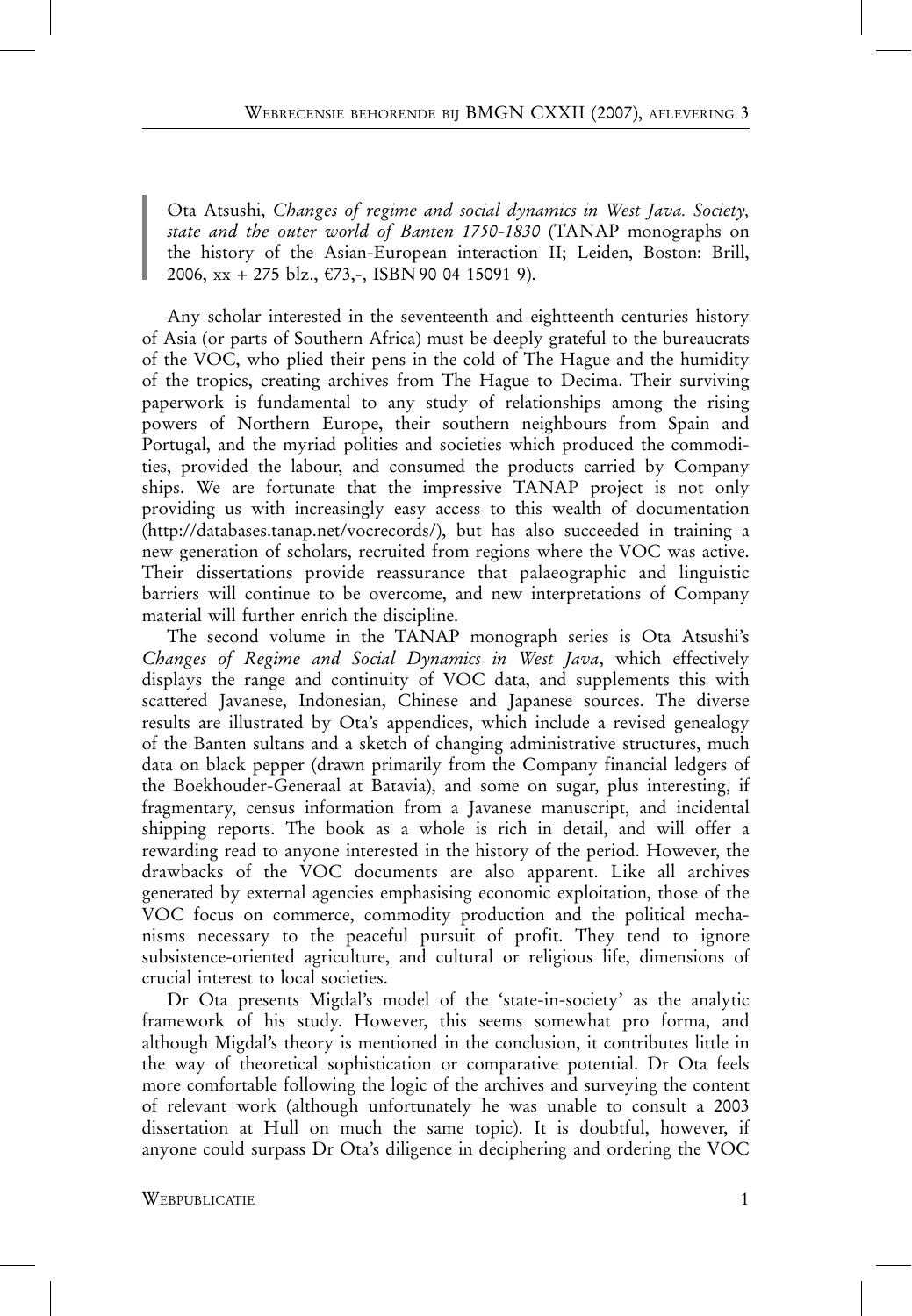data on Banten. The bulk of Changes of Regime and Social Dynamics in West Java comprises a detailed, interesting but conventional narrative of Banten's history. The book is divided into seven chapters (159 pp.), a four page conclusion, and an impressive coda of notes (55 pp.), appendices (38 pp.) and bibliography. (24 pp.)

The first two chapters introduce the setting (Chapter One), and 'State, Society and Village' (Chapter Two). The emphasis is upon the economy. Since pepper was so important to the Company, Dr Ota has been able to compile impressive-looking tables and graphs, while according taxation a central role in his account of the political system. Islam was prominent in Banten's often turbulent history, but was only of interest to the Company as a negative political or religious force; consequently, it is sparsely documented. Dr Ota's work reflects this, offering a somewhat cursory page and a half summarising the literature (32-34), and passing acknowledgement of religion's role in the great rebellion of 1750-1752 (Chapter Three). The remaining chapters follow a chronological course, looking at Dutch intervention, pepper deliveries, and administrative reform. Chapter six is refreshing, in that it looks at economic change and inter-regional trade beyond the confines of the VOC, describing the rise of an Anglo-Chinese partnership which presages the trends of the later nineteenth century. This is the material which leads Dr Ota to his most interesting conclusion (161): 'It was no internal situation but the shifting world economy that brought structural change to the sultanate.'

The title of Dr Ota's book gives a somewhat misleading impression of its contents. Regime change, no doubt, refers to the transitions from Sultan to VOC, from Dutch to British and back again. This could offer opportunities for comparison on many levels, but Dr Ota concentrates on administrative consolidation. Social dynamics, as a flag, can cover a wide variety of exotic cargoes. This dissertation, however, avoids the challenging in favour of the meticulous. While careful attention is paid to contributions by earlier writers, such as Johan Talens (whose 1999 study of Banten between 1600 and 1750 covered similar themes for an earlier period), there is little sense of intellectual engagement beyond the factual. This is a pity, because Dr Ota's careful research has enabled him to build up an impressive picture of Banten's economy and administration. We should all be grateful for this, and hope that as this young scholar's career progresses he will have the confidence to reflect upon the wider meaning and theoretical implications of his work.

Heather Sutherland